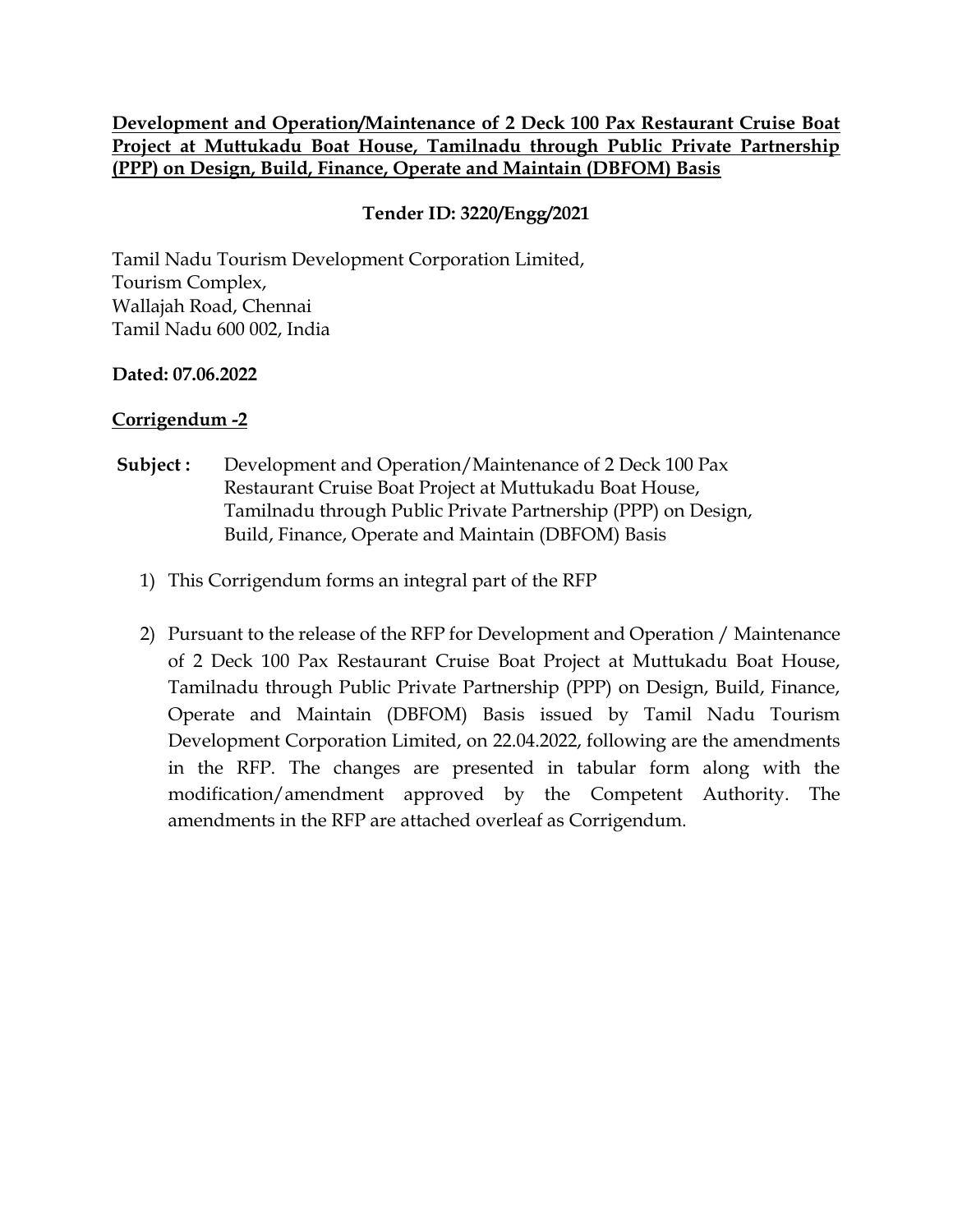To, All the eligible Bidders

#### **Tender ID: 3220/Engg/2021**

**Sub**: Development and Operation/Maintenance of 2 Deck 100 Pax Restaurant Cruise Boat Project at Muttukadu Boat House, Tamilnadu through Public Private Partnership (PPP) on Design, Build, Finance, Operate and Maintain (DBFOM) Basis

Dear Bidders,

This has reference to the RFP dated 20<sup>th</sup> April 2022 for the subject work. In this regard, following documents are enclosed herewith:

a) Replies to Pre-bid queries as **Annexure-X**

b) **Amendment-I** to the RFP document as **Annexure-Y**

c) Revised Last date and time for submission of eligibility / tender documents along with EMD on **17.06.2022 up to 03:00 pm**

d) Opening of eligibility documents on **17.06.2022 up to 03:30 pm**

**Encl: As above**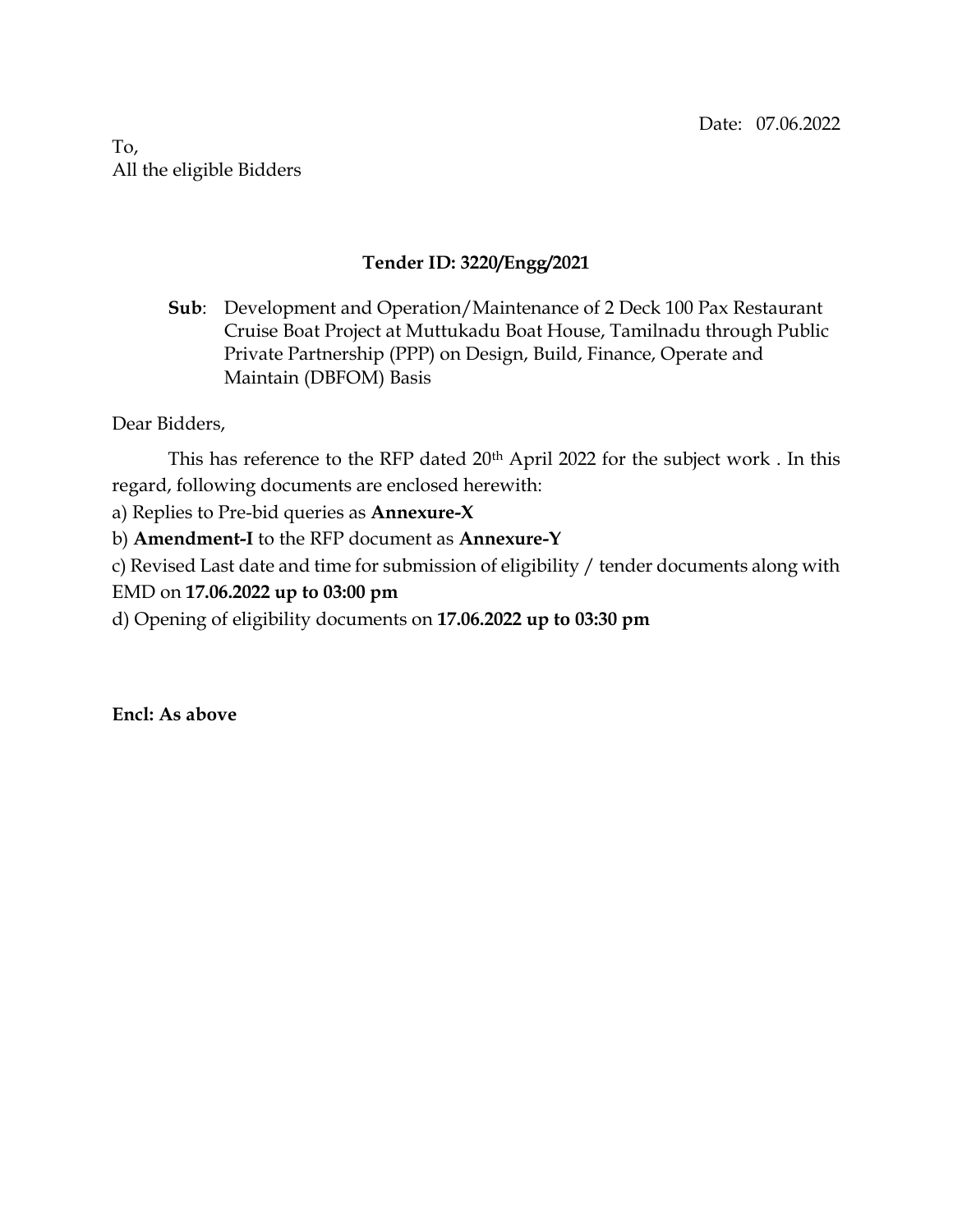### **Development and Operation / Maintenance of 2 Deck 100 Pax Restaurant Cruise Boat Project at Muttukadu Boat House, Tamilnadu through Public Private Partnership (PPP) on Design, Build, Finance, Operate and Maintain (DBFOM) Basis**

| Sl.No.         | Clause<br>Reference / Page<br>no. | <b>Existing Clause</b>                                                                                                                                                                                                                                                                                                                                                                                                                                                                                                                                             | Point for clarification / suggestion                                                                 | <b>Revised Clause/</b><br>Response        |
|----------------|-----------------------------------|--------------------------------------------------------------------------------------------------------------------------------------------------------------------------------------------------------------------------------------------------------------------------------------------------------------------------------------------------------------------------------------------------------------------------------------------------------------------------------------------------------------------------------------------------------------------|------------------------------------------------------------------------------------------------------|-------------------------------------------|
|                |                                   | M/s Royale Cruises,108, 109 Hameda Shopping Mall, Chennai - 5 Letter dated: 12.05.2022                                                                                                                                                                                                                                                                                                                                                                                                                                                                             |                                                                                                      |                                           |
| $\mathbf{1}$   | 2.2.2 pg.no.21                    | 2.2.2.<br>To be eligible for this RFP, a Bidder<br>shall fulfil the following conditions of eligibility:<br>(A.) Technical Capacity: For demonstrating<br>technical capacity and experience (the<br>"Technical Capacity"), the Bidder should have:<br>Minimum 5 (five) years' experience in<br>(i)<br>manufacturing of cruise boats of 70 feet or above<br>length in important water bodies in India.<br>(ii) Minimum 5 (five) years' experience in<br>operating and maintaining cruise boats of 70<br>feet or above length in important water bodies<br>in India. | Request to amend the size to length 50 feet or<br>above length in important water bodies in<br>India | No change RPF<br>conditions shall prevail |
| $\overline{2}$ |                                   | 2.2.4. page no.23 2.2.4. (iii). bank solvency certificate for an<br>amount of Rs.5 crores from<br>nationalised/scheduled commercial bank as<br>notified by RBI. (in case of consortium by<br>Lead Member)                                                                                                                                                                                                                                                                                                                                                          | Requested to kindly reduce off the above<br>clause to 2.5 crores bank solvency certificate           | No change RPF<br>conditions shall prevail |

## **ANNEXURE - X TENDER ID: 3220/Engg/2021**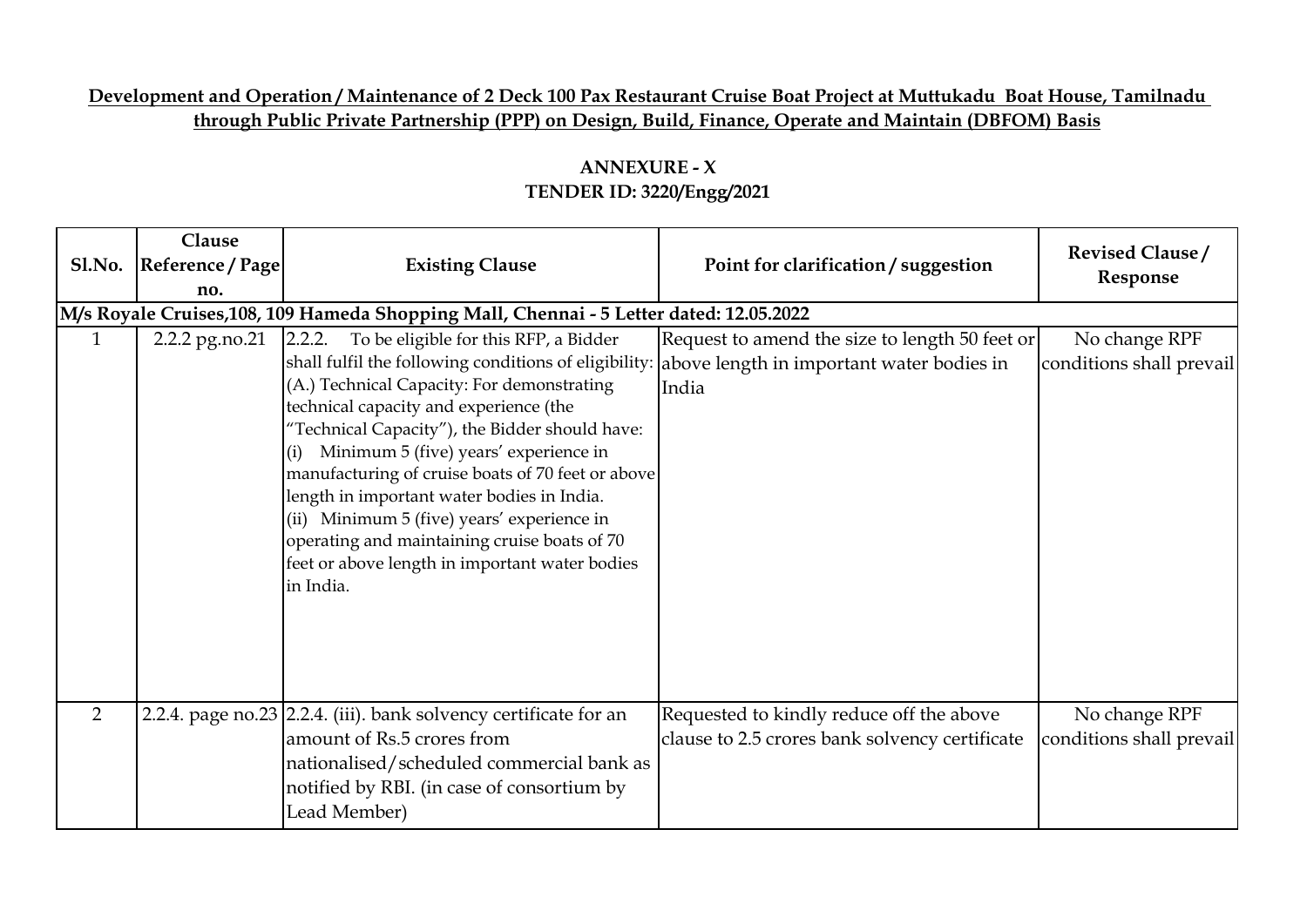| S1.No.         | Clause<br>Reference / Page<br>no. | <b>Existing Clause</b>                                                                                                                                                                                                                                                                                                                                     | Point for clarification / suggestion                                                                          | <b>Revised Clause/</b><br>Response        |
|----------------|-----------------------------------|------------------------------------------------------------------------------------------------------------------------------------------------------------------------------------------------------------------------------------------------------------------------------------------------------------------------------------------------------------|---------------------------------------------------------------------------------------------------------------|-------------------------------------------|
| 3              | 2.2.2 pg.no.21                    | (B.) Financial Capacity: For demonstrating<br>financial capacity (the "Financial Capacity")<br>the Bidder (in case of consortium all the<br>consortium members)shall have:<br>(i) Minimum average annual turnover in<br>the last 5 (five) financial years preceding the<br>Bid Due Date shall not be less than<br>Rs.2,00,00,000/- (Rupees Two Crore Only) | We hereby suggest to amend the above<br>average annual turnover to Rs.85,00,000/-<br>(Eighty five lakhs) only | No change RPF<br>conditions shall prevail |
| $\overline{4}$ | 3.5. page no.34                   | 3.5. Financial information for purposes of<br>evaluation<br>3.5.1. The Bid must be accompanied by the<br>Audited Annual Reports of the Bidder (of<br>each Member in case of a Consortium) for<br>the last 5 (five) financial years, preceding the<br>year in which the Bid is made.                                                                        | we suggest to waive off the above clause                                                                      | No change RPF<br>conditions shall prevail |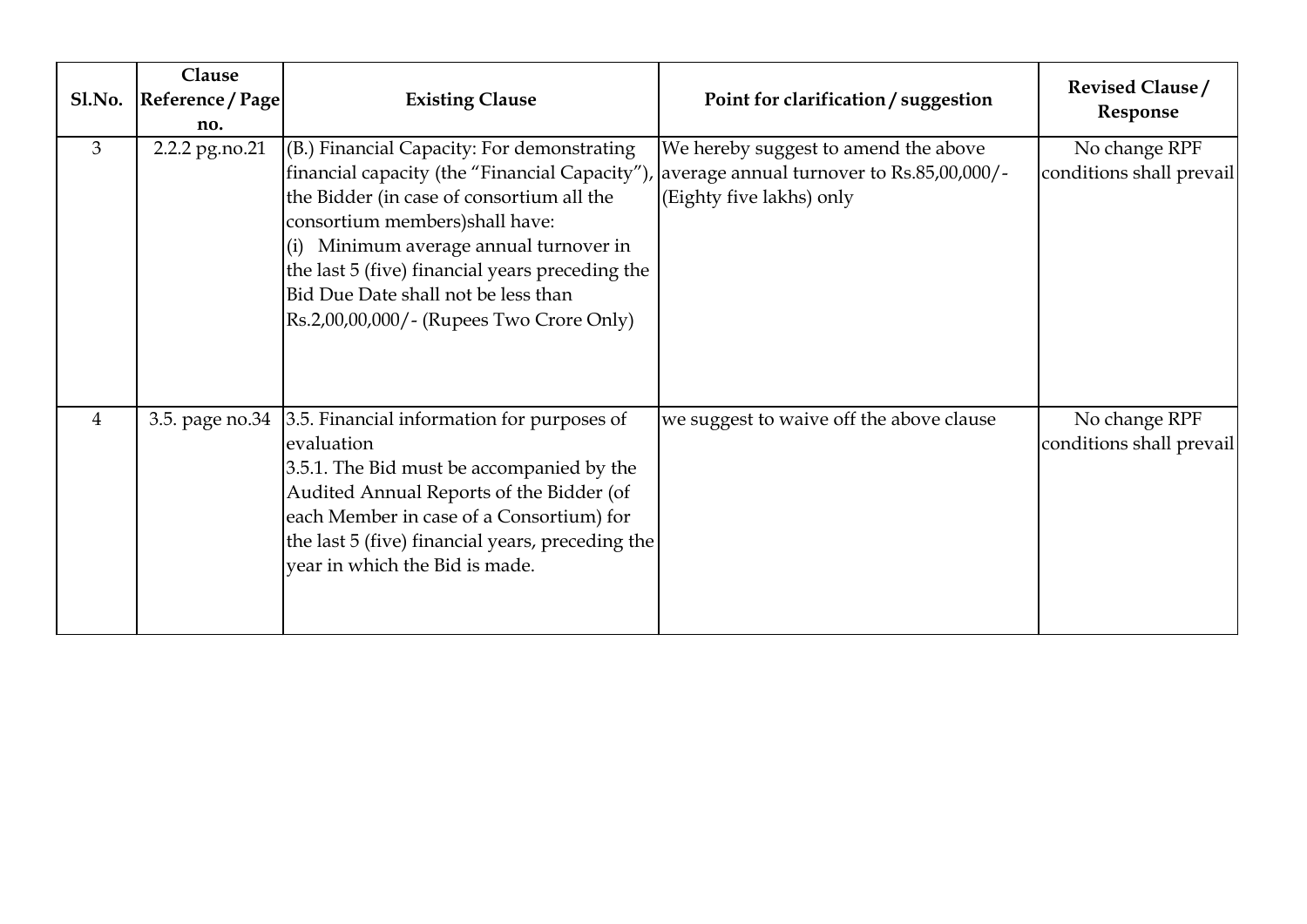| Sl.No.         | Clause<br>Reference / Page<br>no. | <b>Existing Clause</b>                                                                                                                                                                                                                                                                                                                                                                                                                                                                                              | Point for clarification / suggestion                                                                                                                                                                                                                                                                                                                                                                                                                                                                                                                                  | <b>Revised Clause/</b><br>Response                                                                                                                                                                                                                            |
|----------------|-----------------------------------|---------------------------------------------------------------------------------------------------------------------------------------------------------------------------------------------------------------------------------------------------------------------------------------------------------------------------------------------------------------------------------------------------------------------------------------------------------------------------------------------------------------------|-----------------------------------------------------------------------------------------------------------------------------------------------------------------------------------------------------------------------------------------------------------------------------------------------------------------------------------------------------------------------------------------------------------------------------------------------------------------------------------------------------------------------------------------------------------------------|---------------------------------------------------------------------------------------------------------------------------------------------------------------------------------------------------------------------------------------------------------------|
|                |                                   |                                                                                                                                                                                                                                                                                                                                                                                                                                                                                                                     | M/s Grandeur Marine International, VIP Road, Cochin International Airport, Golf Club, Cochin - 683589 Letter dated: 11.05.2022                                                                                                                                                                                                                                                                                                                                                                                                                                        |                                                                                                                                                                                                                                                               |
| 1              | 2.2.2 pg.no.21                    | 2.2.2.<br>To be eligible for this RFP, a Bidder<br>shall fulfil the following conditions of eligibility: into the attention that, due to the adverse<br>(B.) Financial Capacity: For demonstrating<br>financial capacity (the "Financial Capacity"), the<br>Bidder (in case of consortium all the consortium<br>members)shall have:<br>(i) Minimum average annual turnover in the<br>last 5 (five) financial years preceding the Bid<br>Due Date shall not be less than Rs.2,00,00,000/-<br>(Rupees Two Crore Only) | On the above clause we would like to bring<br>effect of Covid 19 in our line of business the<br>period mentioned for consideration for<br>annual turnover will come under the lean<br>business patch. With the continues effort we<br>managed to recover to a limit in the last two<br>years (20/21, 21/22).<br>On request for consideration:<br>a) Consider the average turnover for the last<br>five years to 1 crore instead of 2 years.<br>or<br>b) Consider the last two years preceding (20-<br>21/21-22) the bid date for the average<br>turnover of 2 crores. | Average turnover<br>Rs.1.50 crore in the<br>past three years.                                                                                                                                                                                                 |
| $\overline{2}$ |                                   | 3.5. page no.34 3.5. Financial information for purposes of<br>evaluation<br>3.5.1. The Bid must be accompanied by the<br>Audited Annual Reports of the Bidder (of<br>each Member in case of a Consortium) for<br>the last 5 (five) financial years, preceding the $\alpha$ acknowledgements with attachment of<br>year in which the Bid is made.                                                                                                                                                                    | On the above clause, in lieu of the audited<br>balance sheet and financial statements we<br>would be able to furnish the IT returns and<br>computations for the above period with<br>copies of the respective IT<br>yearly computation authorised by                                                                                                                                                                                                                                                                                                                  | 3.5.4 (newly inserted)<br>In the case, the<br>tenderer is not<br>required to maintain<br>the books of accounts<br>as per IT Act, turnover<br>certificate duly<br>certified by the<br><b>Chartered Accountant</b><br>along with IT returns<br>to be submitted. |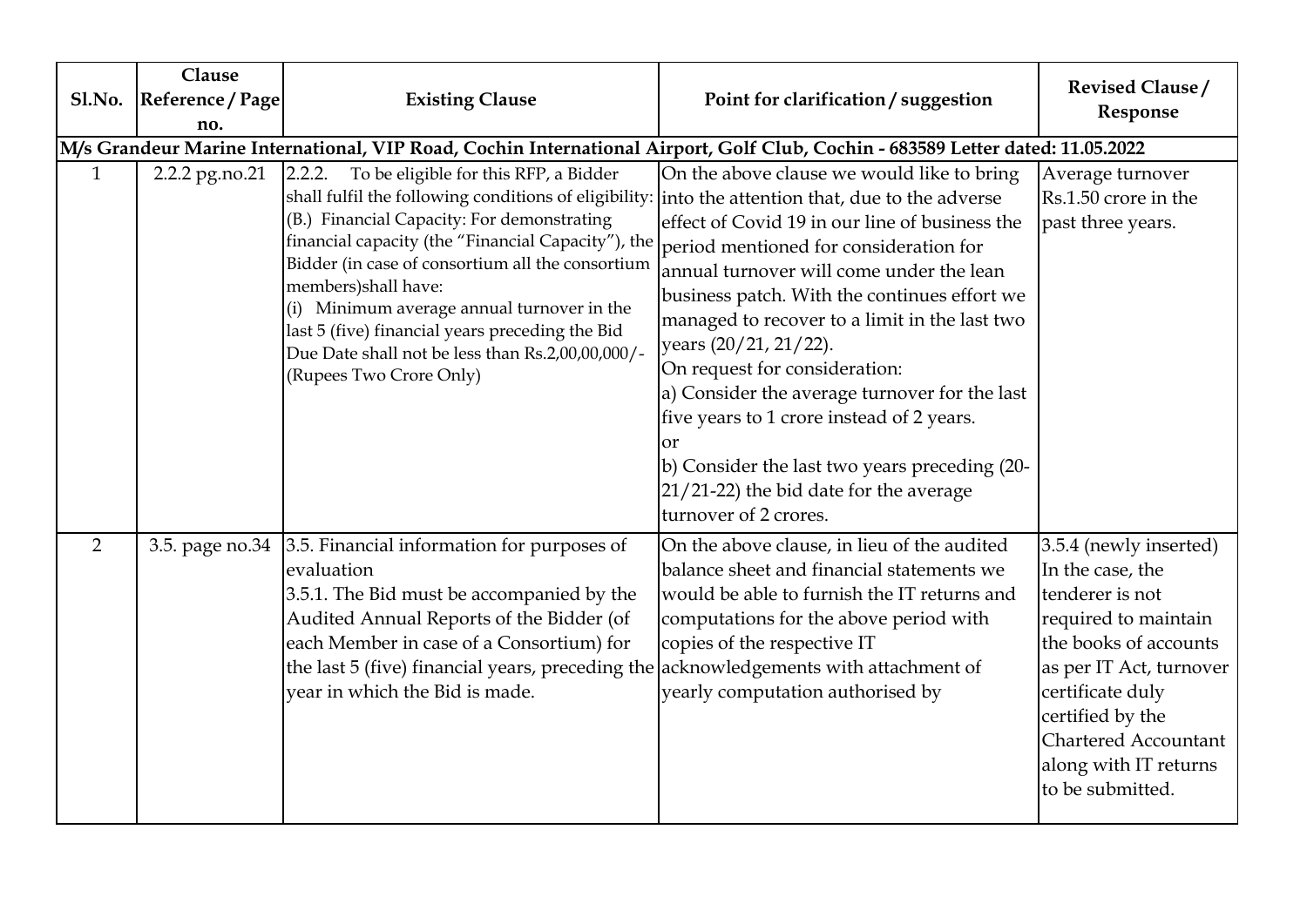| Sl.No. | <b>Clause</b><br>Reference / Page<br>no. | <b>Existing Clause</b>                                                                                                                                                                                              | Point for clarification / suggestion                                                                                              | <b>Revised Clause/</b><br>Response                                                                                                                                                   |
|--------|------------------------------------------|---------------------------------------------------------------------------------------------------------------------------------------------------------------------------------------------------------------------|-----------------------------------------------------------------------------------------------------------------------------------|--------------------------------------------------------------------------------------------------------------------------------------------------------------------------------------|
| 3      | 2.2.2 pg.no.21                           | In case of a Consortium, the Lead Member<br>should satisfy the Technical Capacity<br>conditions of eligibility and any one<br>member of the consortium can satisfy<br>Financial Capacity conditions of eligibility. | The Consortium member(s) can individually $ $<br>or collectively meet the eligibility criteria<br>wherever applicable in the bid. | All minimum technical<br>and financial criteria as<br>specified in Clause<br>2.2.2, can be satisfied<br>individually or<br>collectively between<br>the members of the<br>consortium. |